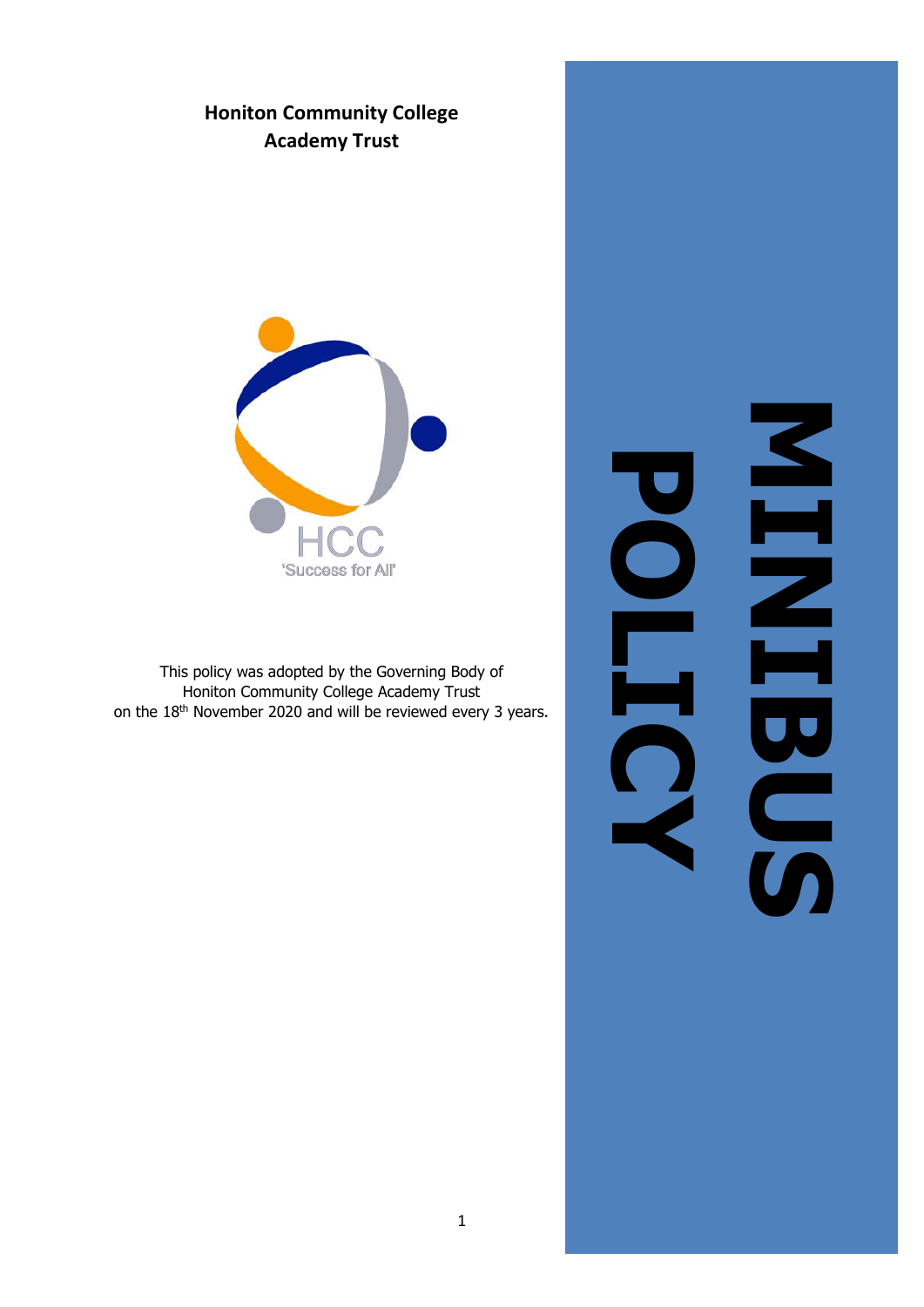# **Minibus policy**

This policy has been written in conjunction with best practice and guidance taken from the HM Government publication 'Driving school minibuses, Advice for schools and local authorities, September 2013'.

#### **Principles**

- To provide guidance on how best to use the College minibuses.
- To detail safe operating procedures for their use which details the checks that should be carried out before and after use by drivers.
- Provides information about who can drive minibuses and the times that they may do so.
- Includes details about what actions to take in case of a breakdown or an accident.

#### **Purpose**

The purpose of this document is to document the various procedures that must be followed to ensure the safe use of the College minibuses. This document will be given to all minibus drivers as part of the minibus induction package.

#### **What is a mini-bus and driver training?**

It is essential that the College is satisfied that all persons authorised to drive are competent to drive a College vehicle containing students safely. The absolute minimum requirements to comply with the College policy are that the drivers:

- 1. A minibus is a motor vehicle with between 9 and 16 passenger seats. It is described as a category D1 vehicle by the Driving Vehicle Licencing Authority.
- 2. It is College policy that all drivers must have undertaken a relevant test from a suitable driver training company which must be refreshed every 6 years. The College must hold a copy of this certificate.
- 3. Drivers who hold a full D1 (or D) PCV entitlement can drive minibuses for hire or reward.
	- a) There are, however, circumstances when a driver can drive a minibus within the UK when they hold a car (category B) licence. These circumstances vary depending on when the driver passed their car driving test. These arrangements only apply when driving the minibus in the UK not if driving abroad.
	- b) If you passed your category B (car) driving test before 1 January 1997, you can drive a minibus that is not being used for hire or reward as these licences automatically include category D1 (101) (not for hire or reward) entitlement3. This means school staff with such a licence can drive a minibus carrying up to 16 passengers with no maximum weight restriction on the vehicle. Drivers with a  $D1 + E(101)$  (not for hire or reward) entitlement can tow a trailer over 750kg.
- 4. If you passed your category B driving test on or after 1 January 1997, you may drive a minibus that is not being used for hire and reward if the following conditions are met: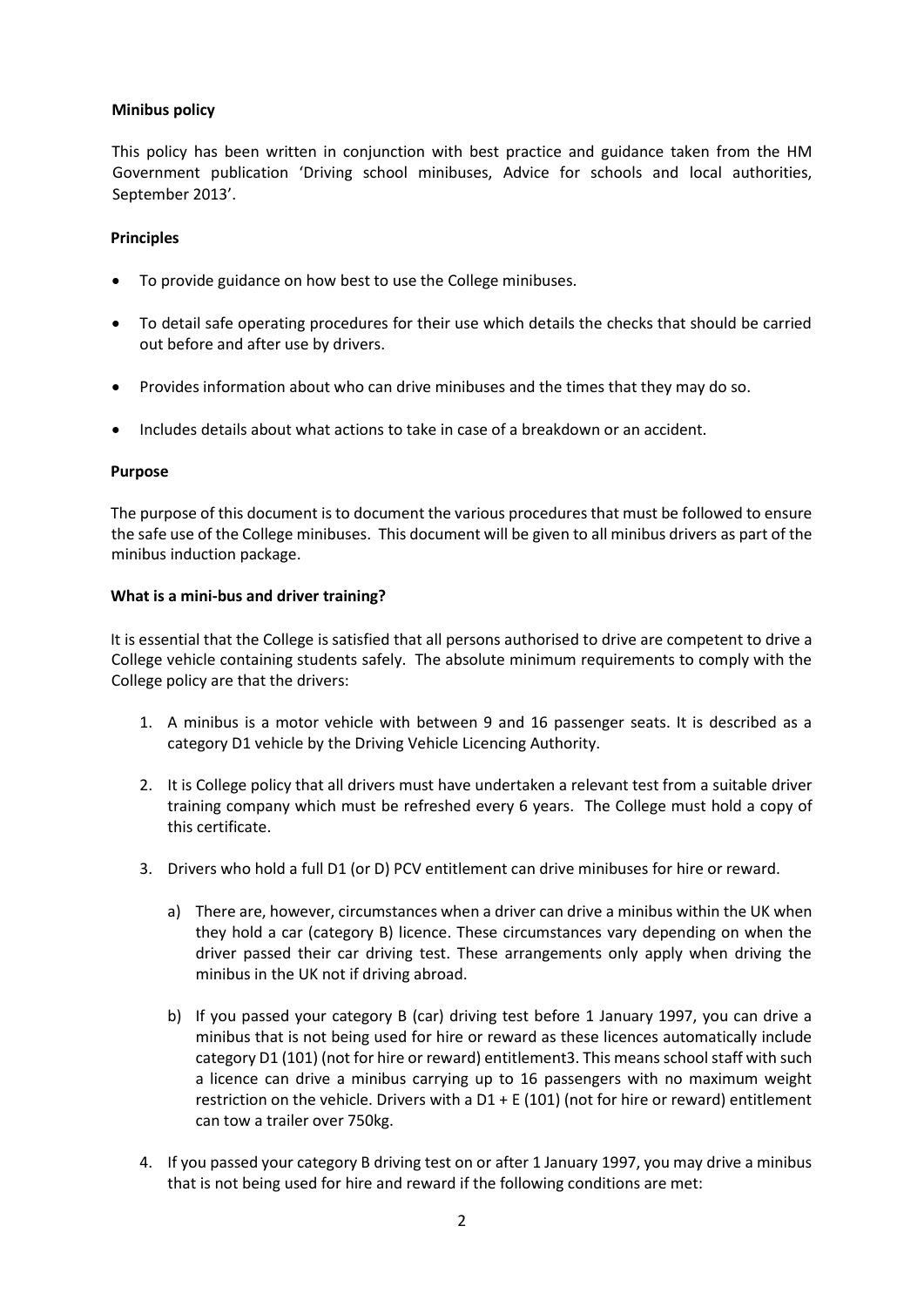- a) You are over 21 and have held a category B licence for at least 2 years;
- b) The minibus is used by a non-commercial body for social purposes;
- c) You receive no payment other than the recovery of your out of pocket expenses (e.g. fuel and parking costs);
- d) You provide the service on a voluntary basis;
- e) The gross vehicle weight of the minibus is not more than 3.5 tonnes (or 4.25 tonnes if including any specialist equipment to carry disabled passengers); and
- f) You do not tow a trailer.

# **For definition of the terms stated in section b, c, and d above please see the relevant section in the HM Government publication 'Driving school minibuses, Advice for schools and local authorities, September 2013'.**

Prior to transporting students for the first time, all drivers will be given the opportunity of either a vehicle familiarisation session with a member of the Premises Team or a more formal training session with the College's driver training company. Familiarisation sessions are available at any stage with a member of the Premises Team on request.

All new drivers will be added to the list of authorised minibus drivers which is held in the Director of Finance and Resources office.

# **Types of College mini-buses**

The College operates two types of minibus; each requiring a different level of qualification or licence to drive. **All drivers must comply with the absolute minimum requirements below:** 

|           | <b>Silver Mini Bus</b>                                                      |           | White Mini Bus*                                                             |
|-----------|-----------------------------------------------------------------------------|-----------|-----------------------------------------------------------------------------|
|           | Undertaken a relevant test from the                                         | $\bullet$ | Undertaken a relevant test from the                                         |
|           | College's driver training company which<br>must be refreshed every 6 years. |           | College's driver training company which<br>must be refreshed every 6 years. |
| $\bullet$ | Drivers who hold a full D1 (or D) PCV                                       | $\bullet$ | 21 and have held a category B licence for at                                |
|           | entitlement on their driving licence.                                       |           | least 2 years.                                                              |
|           |                                                                             |           | Meet the 'Group 2' medical standards if                                     |
|           |                                                                             |           | over 70.                                                                    |
|           |                                                                             | $\bullet$ | Driving on a voluntary basis and there is no                                |
|           |                                                                             |           | payment from or on behalf of the                                            |
|           |                                                                             |           | passengers.                                                                 |
|           |                                                                             | $\bullet$ | Not towing a trailer.                                                       |

\* **Weight of the minibus is not more than 4.25 tonnes including specialist equipment for disabled passengers**.

#### **Drivers Hours**

It is the College's policy that if there is a College trip which involves a driver having to drive more than a total of 5 continual hours, then a second adult should accompany the party and that person should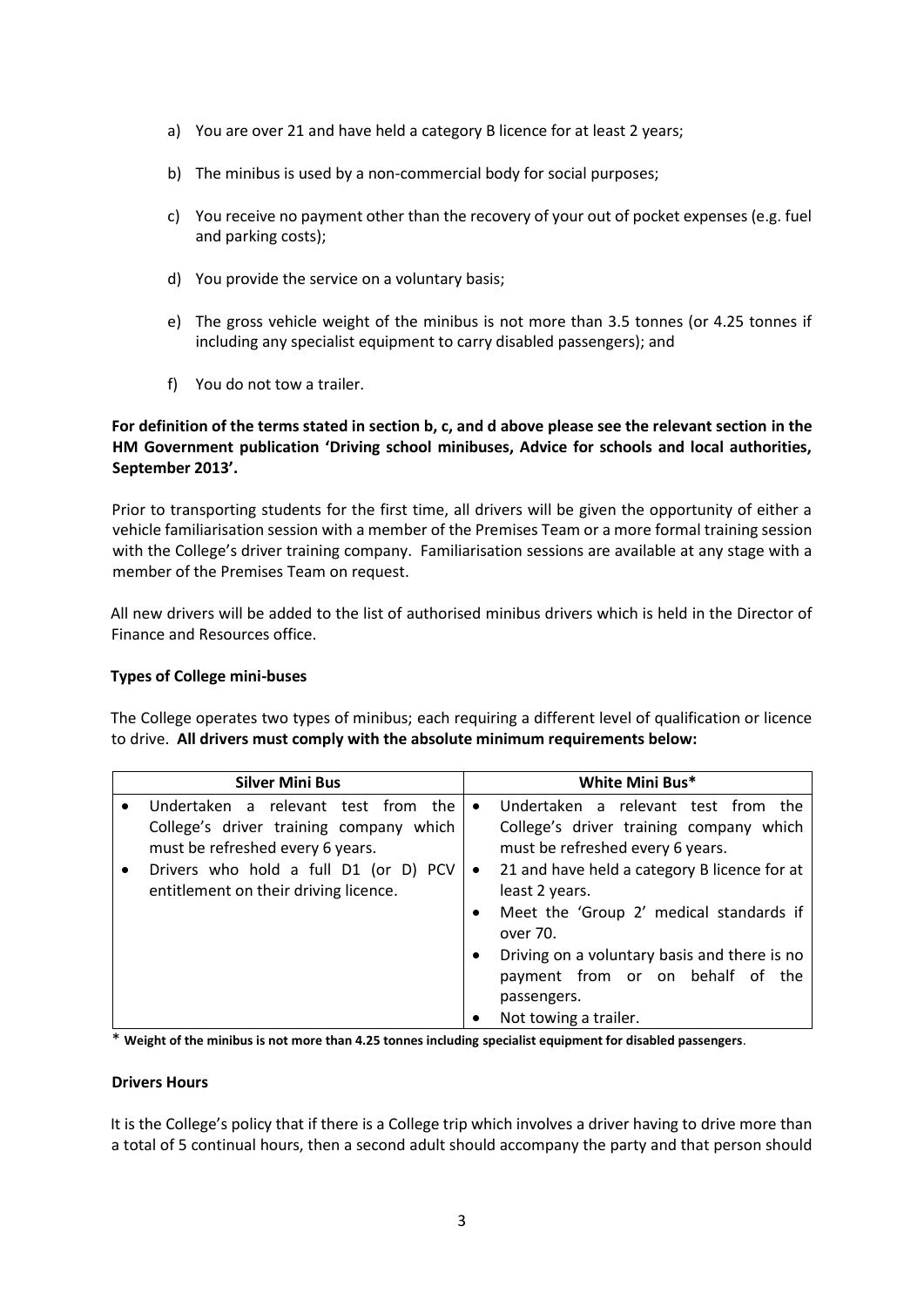meet the criteria above to share the driving. Drivers must have a 30-minute break after driving for 2 ½ hours.

# **Driver's Responsibilities**

Drivers are responsible for the following checks before embarking on their trips:

- Carry out a visual inspection of the minibuses which includes tyres and ensure the windscreen and glass is clean and can be seen through.
- Check brakes to see that they are functioning correctly.
- Ensure that mirrors and seat are in the correct driving position.
- Check that all lights are functioning correctly.
- Ensure that all seat belts are being worn. This includes all passengers.
- Ensure that the windscreen washer system works and that wipers are functioning correctly.
- Ensure that the vehicle is correctly loaded and that no more than sixteen passengers are being carried.
- Ensure that emergency exits must not be blocked.
- Ensure that all doors are correctly closed.
- Check that there is enough fuel for their journey.
- As soon as possible after moving off, the driver should carry out a running brake test.
- At intervals throughout the journey, all instruments and warning lights should be checked and necessary action taken if a fault is indicated.
- Make sure that no rubbish is left on the vehicle and ensure that no malicious damage has occurred to the interior of the vehicle.
- Ensure there is a charged mobile phone with the emergency contact numbers.

At the end of the journey the driver must lock and make the vehicle secure. Keys should only be taken from the Finance Office (along with the corresponding minibus folder) just prior to making use of the minibuses (where ever possible). The keys should be returned to the Finance Office immediately after use.

#### **Passenger Responsibilities**

- Should wear seat belts and always remain in their seats until instructed otherwise.
- Should never distract the driver by shouting, etc.
- Must make sure that escape routes are not blocked by bags, etc.
- Students are ambassadors of the College and must never bring its name into disrepute by gesturing, etc.
- Passengers found to have vandalised the minibuses may face a ban from using it again and be required to pay for damages.

### **Accident Procedures**

If an accident occurs and any personal injury or damage to third party property is involved, then the driver must stop. He/she must be prepared to give his name and address and details of the owner of the vehicle to a Police Officer or any other person having reasonable grounds to ask. If for any reason the driver is not able to give these details then he/she must report in person to a Police Station as soon as practically possible, otherwise an offence is committed, and in any event not later than twenty-four hours afterwards.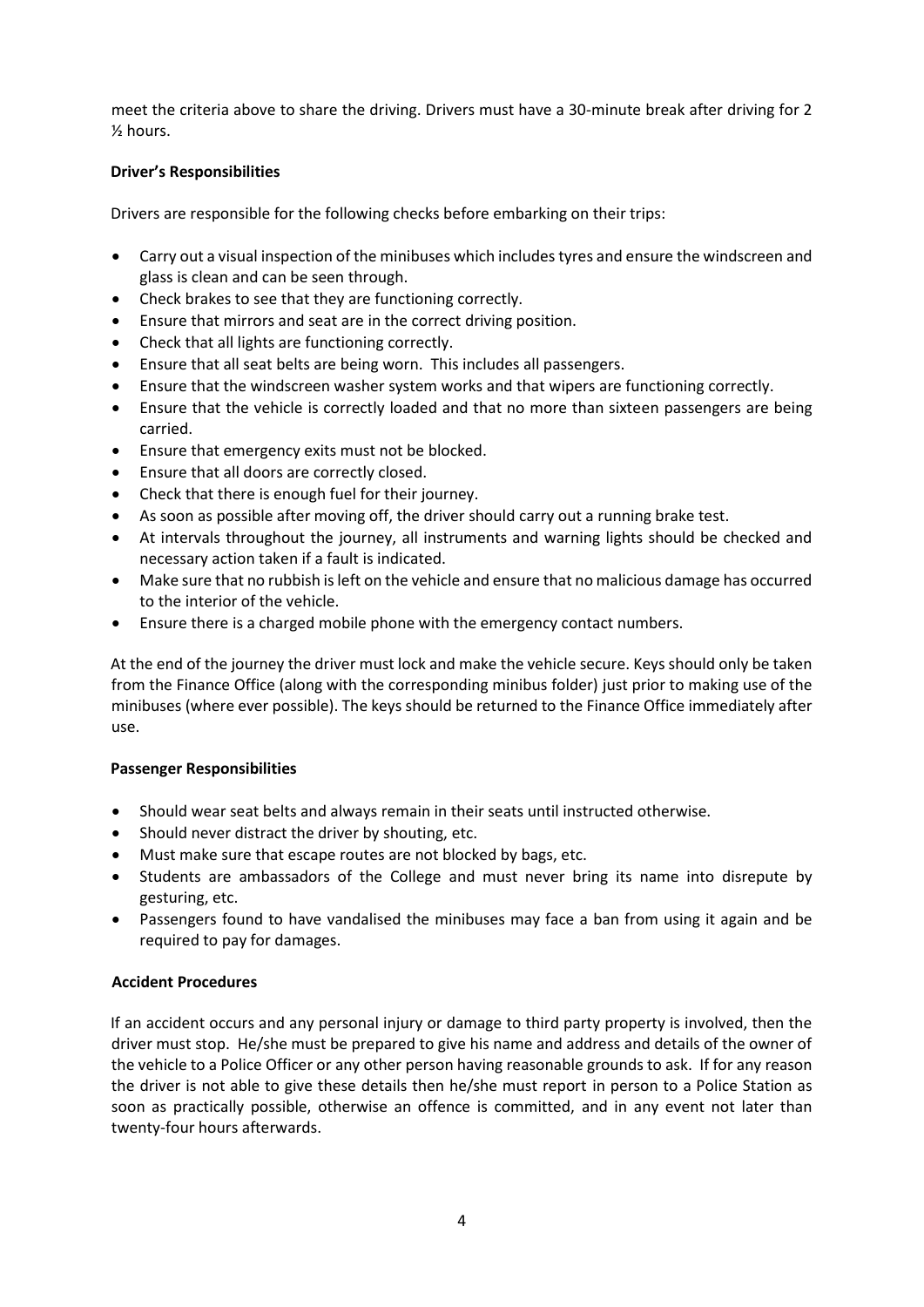Follow the procedures as per your Standard Operating Procedures (SOP) within your risk assessment and Evolve process. Please remember to report your accident immediately to the Principal/Director of Finance and Resources or any member of the ELT who will let you have the appropriate forms to complete for onward transmission to our insurers.

#### **Breakdown and Recovery**

The College minibuses are covered for breakdown and recovery. Details of how to contact them and our membership numbers are enclosed in the minibus folder that is given out with the keys for each journey. Any issues should be reported to the Finance Office.

#### **First Aid**

All minibuses contain first aid boxes which are checked on a termly basis.

Any use of the first aid kit must be reported to the Finance Office as soon as possible thereby maintaining a full kit at all times.

#### **Purchase of Fuel**

The College holds a fuel card for each minibus which enables fuel to be purchased directly on account. Should you need fuel for your journey, please ask a member of the Finance Team for the fuel card. The card must be returned with the fuel receipt.

When taking a College mini-bus out please remember to fill the fuel tank back up ready for the next user. Please remember that **all minibuses operate on diesel (black hose).** When filling with fuel ensure that the ignition is turned off and that you follow the rules and regulations of the service station.

#### **Care and the Cleaning of Minibuses**

Minibuses involve a great expense when purchasing. Please help to ensure that their working lives are extended for the maximum possible period. One of the main problems with College minibuses has been that the inside wears out before the body and mechanics. You must check on the condition of the interior at the end of each journey.

Students should not be allowed to wear muddy boots in the minibuses and should be encouraged to get changed at the end of matches in order to stop them sitting on the seats with damp and dirty clothing.

#### **Booking of the Minibuses**

If you need to book a minibus, please contact the Finance Office with your request. Finance will update the minibus calendar booking system and confirm your requirement has been booked.

Should the minibuses already be booked, you will be advised and if requested an external minibus can be booked (at a cost to the trip/activity or departmental cost centre).

#### **Weekly Checks**

The Premises Team has responsibility for conducting weekly checks of the minibuses and passing on findings to the Finance Assistant and or Director of Finance and Resources.